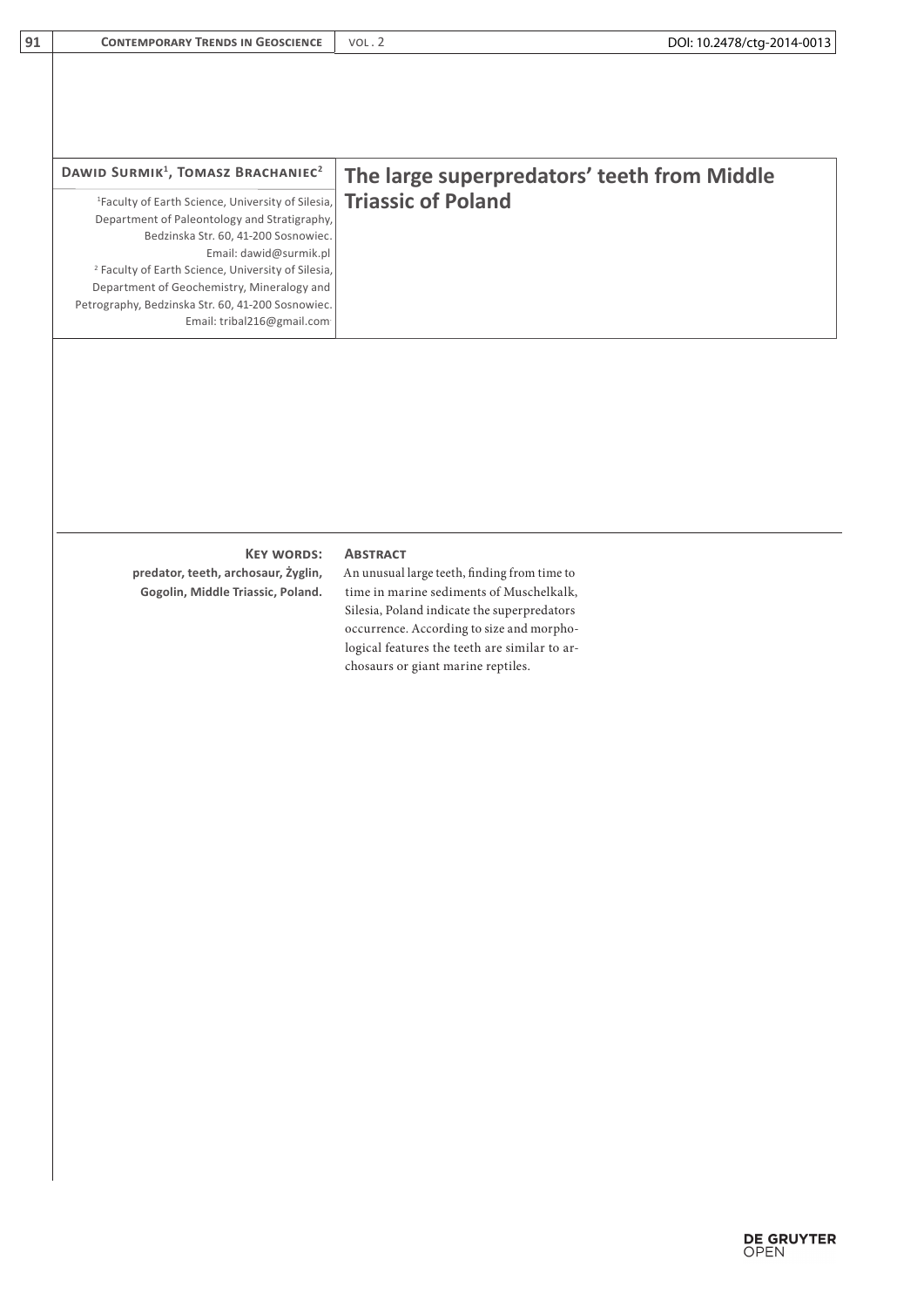| <b>Introduction</b>           | We report findings of two teeth of large pred-<br>ators from outcrops in Żyglin and Gogolin,<br>Silesia, Poland. We discuse the taxonomical                                                                                                                                                                                                                                                                                                                                                                                                                                                                                                                                                                                                                                                                                                                                                                                                    | affiliation of mentioned remains to terres-<br>trial or aquatic archosaurs or giant marine<br>reptiles, like piscivorous ichthyosaurs.                                                                                                                                                                                                                                                                                                                                                                                                                                                                                                                                                                                                                                                                                                                                                                                                                                     |
|-------------------------------|------------------------------------------------------------------------------------------------------------------------------------------------------------------------------------------------------------------------------------------------------------------------------------------------------------------------------------------------------------------------------------------------------------------------------------------------------------------------------------------------------------------------------------------------------------------------------------------------------------------------------------------------------------------------------------------------------------------------------------------------------------------------------------------------------------------------------------------------------------------------------------------------------------------------------------------------|----------------------------------------------------------------------------------------------------------------------------------------------------------------------------------------------------------------------------------------------------------------------------------------------------------------------------------------------------------------------------------------------------------------------------------------------------------------------------------------------------------------------------------------------------------------------------------------------------------------------------------------------------------------------------------------------------------------------------------------------------------------------------------------------------------------------------------------------------------------------------------------------------------------------------------------------------------------------------|
| <b>Geological settings</b>    | Żyglin is a hamlet of Miasteczko Śląskie<br>town, near Tarnowskie Góry, Upper Silesia,<br>Southern Poland. This locality is famous<br>from great abundance of Middle Triassic<br>marine reptiles remains, especially notho-<br>saurs (Surmik 2010). The outcrops in Gogolin<br>area, including nearby Zakrzów, (former-<br>ly in German - Sacrau) quarry are famous<br>historical localities, well known in scien-<br>tific literature due to findings of numerous<br>taxa of Muschelkalk sauropterygians, in-<br>cluding holotypes (e.g. Proneusticosaurus                                                                                                                                                                                                                                                                                                                                                                                    | silesiacus). The main Muschelkalk outcrops<br>in Gogolin and Zakrzów are right now not<br>accessible because of side devastation and<br>overgrown by plants.<br>As in Żyglin and Gogolin areas, in local<br>quarries, the carbonate rocks of Lower<br>Gogolin Formation are exposed, and rep-<br>resens the shallow-water marine carbonate<br>succession, constituting the lowest part of<br>the Lower Muschelkalk, rich in vertebrate<br>fossils from an Early Anisian.                                                                                                                                                                                                                                                                                                                                                                                                                                                                                                   |
| <b>Material &amp; Methods</b> | We presented two similar predators' teeth<br>from Middle Triassic (Muschelkalk) of<br>Silesia. The first specimen (Fig. 1A) was<br>found at local quarry in Żyglin by one of<br>us (T.B.) and comes from weathering crust<br>of the Lower Gogolin formation (the Lowest<br>Anisian). Second one specimen comes from<br>Lower Gogolin formation of Gogolin (the                                                                                                                                                                                                                                                                                                                                                                                                                                                                                                                                                                                 | Lowest Anisian) and is located on small frag-<br>ment of crinoid limestone with Dadocrinus<br>gracilis (Fig.1B).<br>To make macroscopic photos of investi-<br>gate teeth, camera Canon 350D was used.<br>Tooth from Żyglin quarry was ammonium<br>chloride-coated.                                                                                                                                                                                                                                                                                                                                                                                                                                                                                                                                                                                                                                                                                                         |
| <b>Discussion</b>             | Originally, both of mentioned teeth have<br>been considered as archosaurian, especial-<br>ly tooth from Żyglin quarry is distinct be-<br>cause of the fairly strong curvature and the<br>serrated cutting edges (Fig. 2).<br>Żyglin tooth is 23mm in length and is very<br>similar to rauisuchian teeth, for example<br>Qianosuchus. Chinese taxon Qianosuchus is<br>aquatic poposaurid, lived in near-shore en-<br>vironments (Li et al. 2006). The taxon was<br>described from marine deposits of Middle<br>Triassic (Anisian) of Guanling Formation,<br>Pan County in China. Mysterious tooth from<br>Żyglin quarry also comes from Anisian ma-<br>rine sediments.<br>The specimen from Gogolin measures<br>37mm in length and includes central and<br>apical part of crown. We suspect that it<br>is only a fragment of the whole specimen.<br>Unfortunately, a poor state of preservation<br>makes it impossible to identification of the | presence of edge serration, however it still<br>shows a slightly curvature and specific both<br>sides flattening.<br>The serrated edges with both sides flattening<br>is a characteristic feature of archosaurs, how-<br>ever serration occurs also in huge Middle<br>Triassic piscivorous ichthyosaurs from cen-<br>tral Nevada, USA (Frobisch et al. 2013). Also<br>tooth curvature is known already in the ear-<br>ly reptiles, so both of these features have<br>no appreciable systematic significance and<br>should be analyzed in terms of functional<br>morphology than phylogenetic relationships.<br>Historical records from Muschelkalk of<br>Silesia described the remains, originally as-<br>signed to the archosaurs. The oldest scientif-<br>ic literature (see in Surmik 2010) quote dor-<br>sal vertebra of "Thecodontosaurus" primus,<br>comes from Gogolin Formation of Gogolin<br>quarry and femur of "Zanclodon" silesiacus<br>from the same outcrop. |

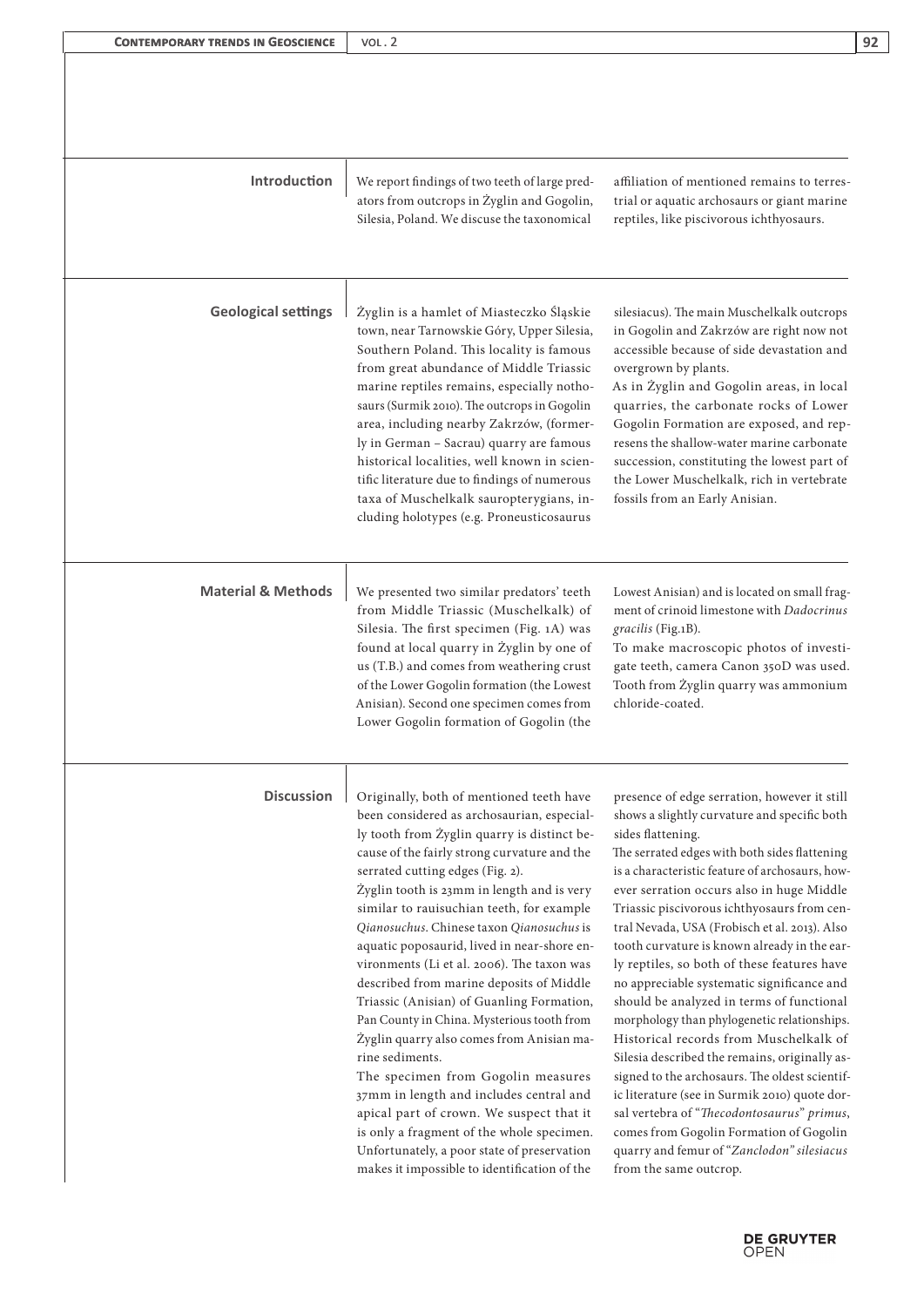Both of these finds are now considered to be the remains of a large specimens of prolacertiform genus – *Tanystropheus* (Surmik 2010). Genus *Ticinosuchus*, probably from Anisian/Ladynian borderline of Stare Gliny quarry deposits, near Olkusz was mentioned by Benton (1986).

Remains of archosaurs were found in grey clays of Ladynian outcrop in Miedary (Sulej et al. 2011), near Tarnowskie Góry. The analysis of archosaurian tooth found in mentioned locality indicates the strong affinity to *Batrachotomus kupferzellensis* from Ladynian sediment of Southern Germany

(Sulej et al. 2011 and literature cited therein). Also the remains of ichtyosaurian/ichtyopterygians were described from Lower Muschelkalk of Poland (Surmik, 2010 and literature cited therein). Huene (1916) mentions *Pachygonosaurus* (nomen dubium) dorsal vertebra and *Mixosaurus* cf. *atavus*  (current name *Contectopalatus atavus*, see Maisch & Matzke, 2001) scapula. Also Hagdorn & Rieppel (1999) mention giant genus *Cymbospondylus*, and Sander & Mazin (1993) described lower jaw of *Tholodus*  with characteristic durophagous dentition.



Fig. 2. The serrated cutting edges of tooth from Żyglin quarry.



Fig.1. Superpredators' teeth from Middle Triassic of Poland. A) Specimen from Żyglin quarry, B) Specimen from Gogolin quarry.

currence of large predators in the early stages of marine transgression in the lowest part of Anisian at Upper Silesia. Tooth from Żyglin quarry is closer to archosaurs (rauisuchians) in origin, and probably it has been delivered to marine deposits by elution from

**Summary** The teeth described here confirmed the oc- the land. Tooth from Gogolin seems archosaurian teeth, however the fact that it cannot be dissected from the rock (as an important museum specimen) decreases its scientific value, because it makes impossible to recognize significant features.